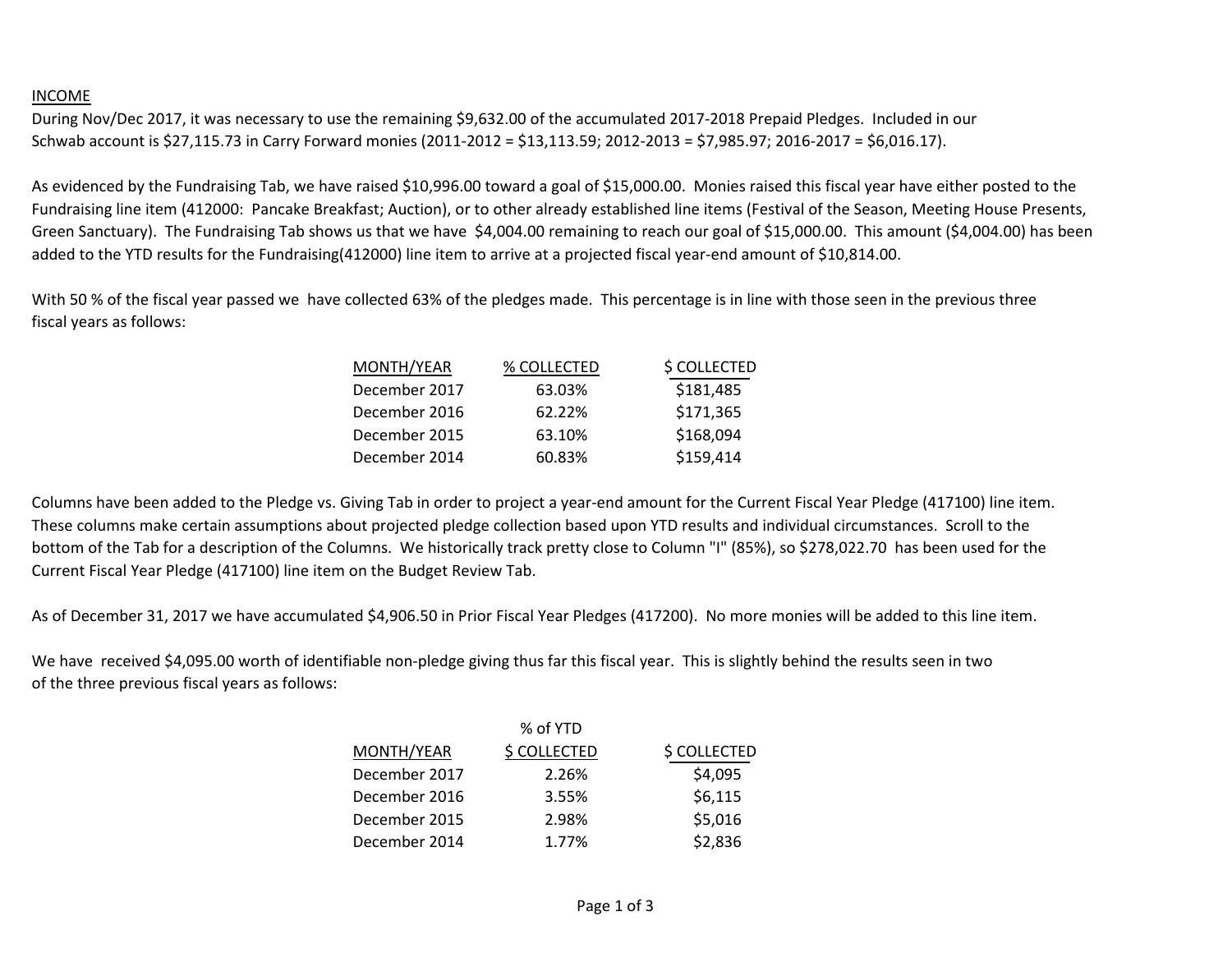Through December 31, 2017 there remains \$26,790.00 worth of 2017-2018 pledges that have no payments made toward them. This amount represents 9.30% of the pledges made for FY 2017-2018. This percentage is higher than those found in two of the three previous fiscal years as follows:

| MONTH/YEAR    | % UNPAID | \$ UNPAID |
|---------------|----------|-----------|
| December 2017 | 9.30%    | \$26,790  |
| December 2016 | 9.73%    | \$26,805  |
| December 2015 | 6.79%    | \$18,110  |
| December 2014 | 5.55%    | \$14,560  |

In reviewing these Unpaid Pledges, I believe the following to be true:

35% (\$9,300) will be paid in full before 06.30.2018;

46% (\$12,400) will likely have some payments made toward them during the remainder of this FY;

16% (\$4,330) are new pledges so the likelihood of their payment is unknown;

3% (\$760) are likely to not have any payments made to them before 06.30.2018.

The annualized year-to-date results for the Rental Contributions (416000) line item is currently short of it's year-end budgeted amount by 35% . The year-end projection has not yet been adjusted but this possible short fall should be noted and will be monitored.

The projected fiscal year-end amounts for the following income line item(s) have been decreased based on YTD results: Sunday Contributions (418000); Used Book Donations (422000). These alterations have been highlighted in yellow on the Budget Review Tab.

## EXPENSES

The projected fiscal year-end amounts for the following expense line item(s) have been increased based on YTD: Office Supplies (517700).

The projected fiscal year-end amounts for the following expense line item(s) have been increased based on YTD & previous FY results: Dues and Subscriptions (517600); Web Page (522300).

The projected fiscal year-end amounts for the following expense line item(s) have been decreased based on known circumstances: Worker's Compensation (518100); Minister's Insurance (552300).

The projected year-end for the Director of Music Ministries (554100) line item has been adjusted to reflect the fact that this position began to be funded in September of 2017 rather than in July of 2017. For future budgeting purposes it should be noted that this line item, funded for the entire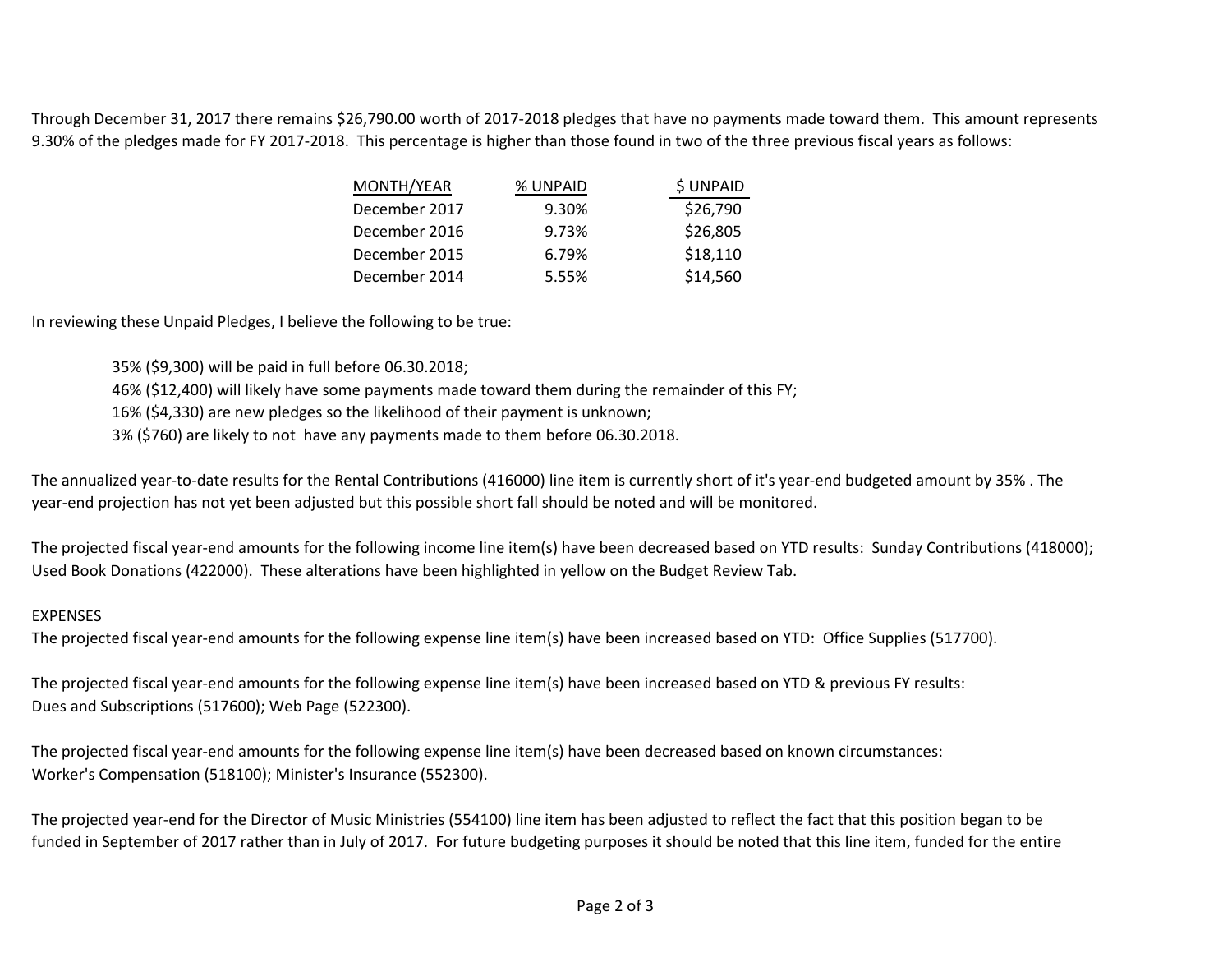fiscal year would be \$20,800 (\$800 for 26 weeks).

The above-mentioned alterations have been highlighted in yellow on the Budget Review Tab. All other Expense line items are currently projected to be on budget.

## OVERALL

This fiscal year has been a series of fits and starts. We had a record number of prepaid pledges made going into the fiscal year, then had a terrible autumn as far as pledge receipts are concerned. Any last minute, unusual contributions, made before December 31, 2017 (because of the pending change for 2018 regarding the tax deductability of charitable contributions) has basically gotten us to where we usually are at this time of year. In addition, nineteen percent of the pledges that currently have no payments made toward them have some degree of uncertainty regarding their collectability.

The protocol has been for the Current Fiscal Year Pledge (417100) line item to reflect 95% of the total amount of pledges received for a fiscal year. The approved budget for FY 2017-2018 reflects \$285,000 for the Current Fiscal Year Pledge (417100) line item. This represents 98.98% of the \$287,927 in pledges received for fiscal 2017-2018.

These factors continue to present a concern regarding the ability of us reaching our budgeted goal for Current Fiscal Year Pledges (417100). It has been the conservative practise (as noted above) to utilize the data on the Pledge vs. Giving Tab from Column "I". There is often some variation in the results for this line item (417100) between Column "I" and Column "J". It might be a worth the effort to keep the idea of staying current with pledge payments on the minds of contributors for the remainder of this fiscal year. A pledge collection result closer to the data in Column "J" would help minimize any proposed deficit and thus lower the amount of Carry Forward (414000) funds needed to balance the budget for this fiscal year.

Carry Forward monies from the oldest FY will be used first. As the Budget is reviewed during the fiscal year, rather than show a projected surplus, the amount of Prior Year Carry Forwards (414000) will be lowered. A projected deficit will still be noted as a deficit, with no addition to Prior Year Carry Forward (414000), unless mandated by the Finance Sub-Council and Board. The Prior Year Carry Forward (414000) line item will continue to be highlighted in orange.

Utilizing the above protocol, the November - December 2017 Budget Review projects a deficit of \$7,254.63. Of concern thus far this fiscal year are the above-mentioned situations of: pledge collectability; underperformance of Rental Contributions (418000) line item; savings derived this FY from not fully funding the Director of Music (554101) line item still resulting in a deficit.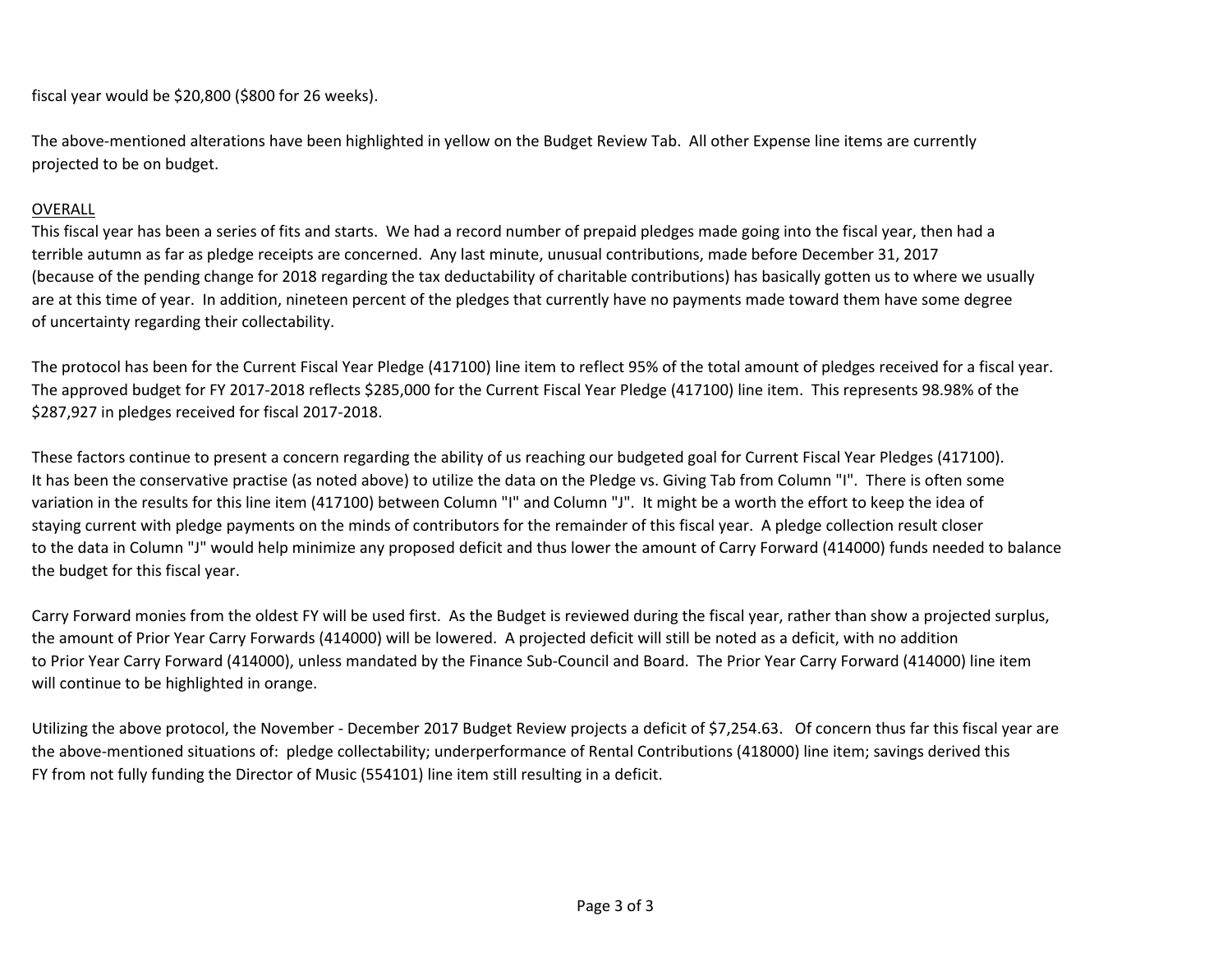|                                                   | <b>Yr-End Acutal</b> | <b>Approved Budget</b> | <b>Actual</b> | <b>Budget Review</b> |
|---------------------------------------------------|----------------------|------------------------|---------------|----------------------|
|                                                   | 2016 - 2017          | $2017 - 2018$          | 12.31.2017    | 12.31.2017           |
| <b>Ordinary Income/Expense</b>                    |                      |                        |               |                      |
| <b>Budgeted Income</b>                            |                      |                        |               |                      |
| 410000 · Administration                           |                      |                        |               |                      |
| 411000 · Endowment                                |                      |                        |               |                      |
| 411100 - Capital Clearing Account                 |                      |                        |               |                      |
| 411200 · Operations                               |                      |                        |               |                      |
| 411201 - Monthly Distribution                     | 39,217.92            |                        | 19,608.96     | 39,217.92            |
| 411202 - Loan Repay UUMSB - Principal             | 1,897.17             |                        | 892.58        | 1,805.43             |
| 411203 - Loan Repay UUMSB - Interest              | 1,886.85             |                        | 998.44        | 1,976.61             |
| 411204 - Special Endowment Funds Income           |                      |                        |               |                      |
| <b>Total 411200 - Operations</b>                  | 43,001.94            | 47,150.00              | 21,499.98     | 42,999.96            |
| 411400 - Building & Grounds Small Projects        | 13,850.13            | 5,000.00               |               | 5,000.00             |
| Total 411000 · Endowment                          | 56,852.07            | 52,150.00              | 21,499.98     | 47,999.96            |
| 412000 - Fundraising                              |                      |                        |               |                      |
| 412100 - Matching Grant                           | 15,798.00            |                        |               |                      |
| 412101 - Fundraising - Other                      | 8,001.81             | 15,000.00              | 6,810.02      | 10,814.00            |
| <b>Total 412000 - Fundraising</b>                 | 23,799.81            | 15,000.00              | 6,810.02      | 10,814.00            |
| 413000 · Holiday Letter                           |                      |                        |               |                      |
| 414000 - Prior Years' Carry Over                  |                      | 9,675.00               |               | 9,245.00             |
| 415000 - Memorial Contributions                   | 100.00               |                        |               |                      |
| 416000 · Rental Contributions                     | 19,115.00            | 22,496.00              | 7,956.00      | 22,496.00            |
| 417000 · Stewardship                              |                      |                        |               |                      |
| 417100 · Current Fiscal Year Pledge               | 278,006.75           | 285,000.00             | 181,867.52    | 278,022.70           |
| 417200 · Prior Fiscal Year Pledge                 | 5,971.02             | 4,000.00               | 4,906.50      | 4,906.50             |
| Total 417000 · Stewardship                        | 283,977.77           | 289,000.00             | 186,774.02    | 282,929.20           |
| 418000 · Sunday Contributions                     | 5,626.45             | 6,000.00               | 2,351.67      | 4,700.00             |
| 419000 - Other Administration Income              |                      |                        |               |                      |
| 419100 - Zero Emission Renewable Energy Credi     | 1,816.76             | 3,000.00               | 1,816.76      | 3,000.00             |
| 419200 - Solar Land Lease                         | 1,000.00             | 1,000.00               |               | 1,000.00             |
| <b>Total 419000 - Other Administration Income</b> | 2,816.76             | 4,000.00               | 1,816.76      | 4,000.00             |
| Total 410000 · Administration                     | 392,287.86           | 398,321.00             | 227,208.45    | 382,184.16           |
| 420000 · Community Within                         |                      |                        |               |                      |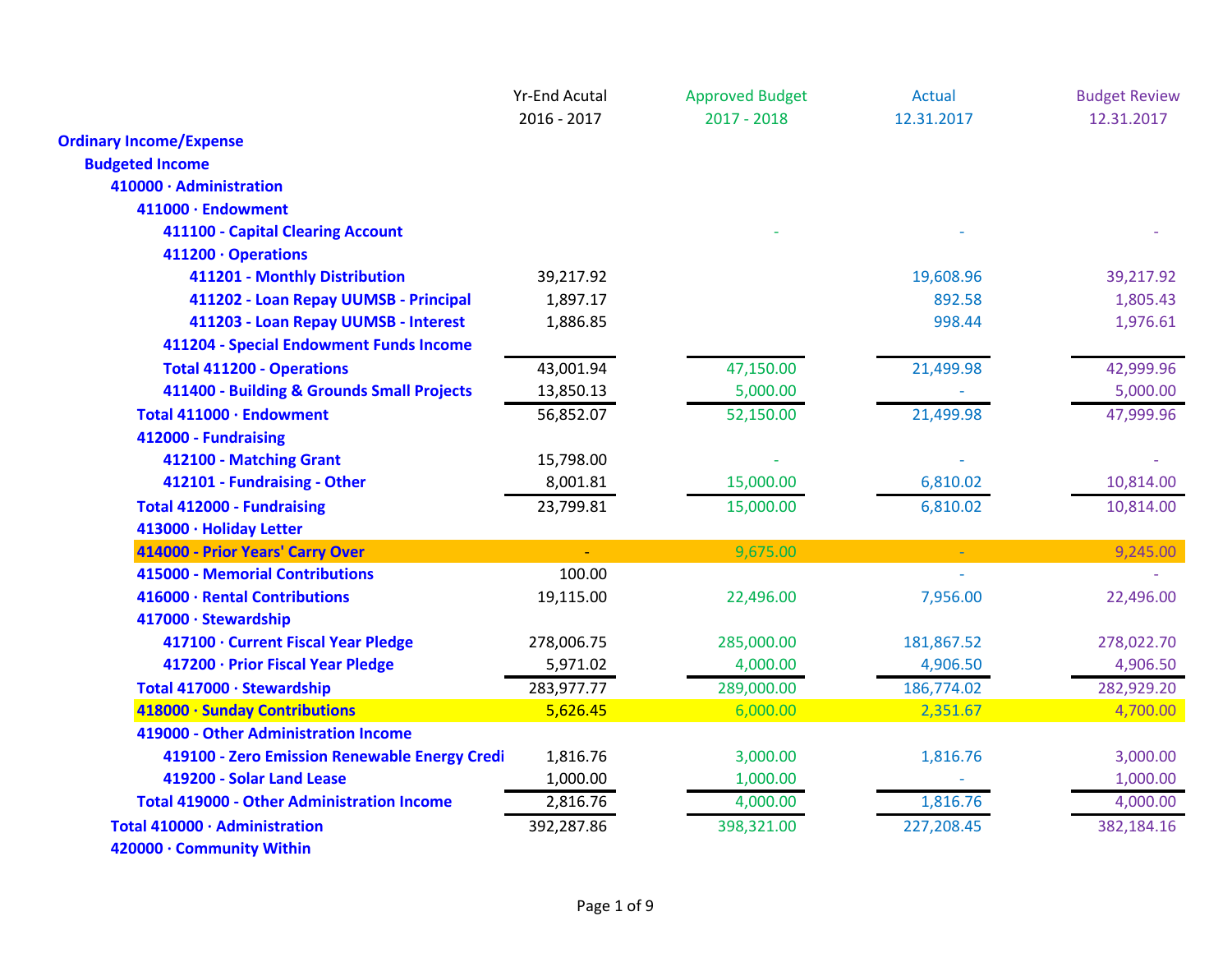|                                               | <b>Yr-End Acutal</b> | <b>Approved Budget</b> | <b>Actual</b> | <b>Budget Review</b> |
|-----------------------------------------------|----------------------|------------------------|---------------|----------------------|
|                                               | 2016 - 2017          | $2017 - 2018$          | 12.31.2017    | 12.31.2017           |
| 421000 · Festival of the Season               | 1,449.00             | 1,500.00               | 895.00        | 910.00               |
| 422000 - Used Book Donations                  | 482.33               | 500.00                 | 190.59        | 380.00               |
| 423000 · Meeting House Presents               | 260.00               |                        | 4,098.76      | 4,098.76             |
| 424000 · Caring Network                       |                      |                        |               |                      |
| <b>424100 - Memorial Receptions</b>           | 751.02               |                        | 750.00        | 250.00               |
| 426000 - Gifts                                |                      |                        |               |                      |
| 427000 - Membership                           |                      |                        |               |                      |
| 428000 - Adult Programs                       | 13,178.70            | 6,000.00               | 7,499.50      | 7,499.50             |
| 429001 - Fellowship Hour Donations            | 90.41                | 100.00                 | 31.79         | 100.00               |
| Total 420000 · Community Within               | 16,211.46            | 8,100.00               | 13,465.64     | 13,238.26            |
| 430000 · Social Justice                       |                      |                        |               |                      |
| 434500 - Interweave                           |                      |                        |               |                      |
| 434000 · SJ Miscellaneous Income              |                      | 2,500.00               | 71.12         | 2,500.00             |
| 434800 - Green Sanctuary                      | 1,745.00             | 1,500.00               | 1,587.40      | 1,587.40             |
| Total 430000 · Social Justice                 | 1,745.00             | 4,000.00               | 1,658.52      | 4,087.40             |
| 440000 · Spiritual Life                       |                      |                        |               |                      |
| 441000 · Annual Retreat                       |                      |                        |               |                      |
| 443000 · Flower Contributions                 |                      |                        |               |                      |
| 447000 · Religious Education                  |                      |                        |               |                      |
| 447100 · Soup Making                          | 114.79               | 300.00                 | 134.87        | 300.00               |
| 447500 · Ski Trip                             |                      |                        |               |                      |
| Total 447000 · Religious Education            | 114.79               | 300.00                 | 134.87        | 300.00               |
| 448000 · Miscellaneous - Spiritual Life       |                      |                        |               |                      |
| 448100 · Recording Donations                  |                      |                        |               |                      |
| 448300 · Volunteer Recognition                |                      |                        |               |                      |
| 448000 - Miscellaneous                        |                      |                        |               |                      |
| 449000 - Music Program Fundraising            | 3,620.00             | 3,000.00               | 950.00        | 3,000.00             |
| Total 448000 · Miscellaneous - Spiritual Life | 3,620.00             | 3,000.00               | 950.00        | 3,000.00             |
| Total 440000 · Spiritual Life                 | 3,734.79             | 3,300.00               | 1,084.87      | 3,300.00             |
| 450000 - Other Income                         | 6,082.63             |                        | 1,025.00      | 1,025.00             |
| <b>Total Budgeted Income</b>                  | 420,061.74           | 413,721.00             | 244,442.48    | 403,834.82           |
| <b>Budgeted Expenses</b>                      |                      |                        |               |                      |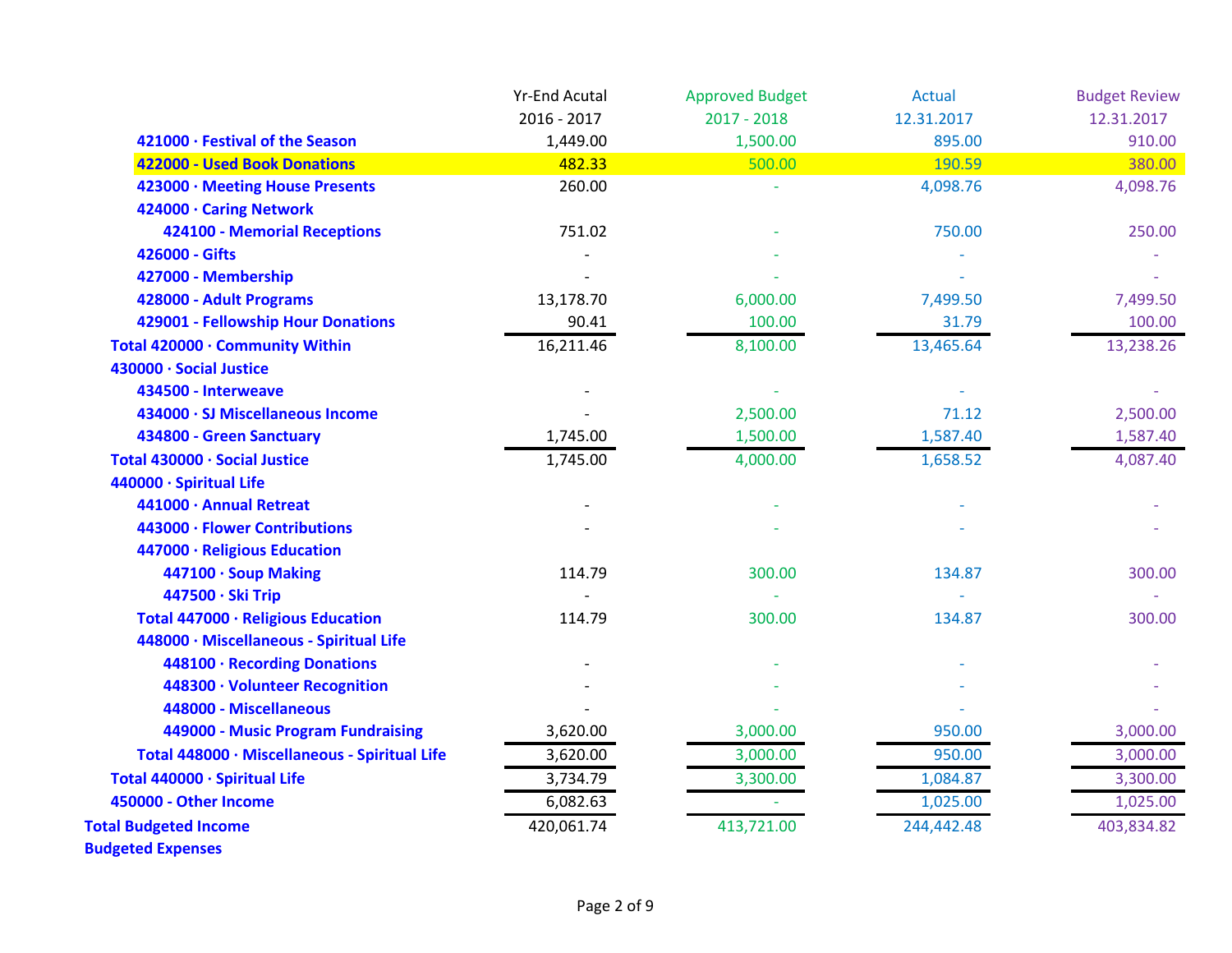|                                        | <b>Yr-End Acutal</b>     | <b>Approved Budget</b> | Actual                   | <b>Budget Review</b> |
|----------------------------------------|--------------------------|------------------------|--------------------------|----------------------|
|                                        | 2016 - 2017              | $2017 - 2018$          | 12.31.2017               | 12.31.2017           |
| 510000 · Administration Expenses       |                          |                        |                          |                      |
| 512000 · UUA & District Payments       |                          |                        |                          |                      |
| 512001 · Clara Barton District         | 4,224.00                 | 4,326.00               | 2,265.96                 | 4,532.00             |
| 512002 · UUA Fair Share                | 11,520.00                | 12,360.00              | 6,180.00                 | 12,360.00            |
| Total 512000 · UUA & District Payments | 15,744.00                | 16,686.00              | 8,445.96                 | 16,892.00            |
| 515000 · Stewardship                   |                          |                        |                          |                      |
| 515100 · Annual Canvass                | 515.06                   | 600.00                 |                          | 600.00               |
| 515200 · Credit Card Expense           | 1,485.56                 | 1,475.00               | 639.27                   | 1,475.00             |
| Total 528000 · Stewardship             | 2,000.62                 | 2,075.00               | 639.27                   | 2,075.00             |
| 516000 · Building & Grounds            |                          |                        |                          |                      |
| 516100 · General Maintenance           | 15,195.41                | 10,000.00              | 6,135.15                 | 10,000.00            |
| 516200 · Snow Removal                  | 7,100.00                 | 6,600.00               |                          | 6,600.00             |
| 516300 · Lawn Care                     | 5,550.00                 | 5,560.00               | 3,750.00                 | 5,560.00             |
| $516400 \cdot Water$                   | 8,019.80                 | 4,000.00               | 5,967.53                 | 4,000.00             |
| 516500 · Electric                      | 6,485.61                 | 9,000.00               | 4,309.00                 | 9,000.00             |
| 516600 · Natural Gas                   | 9,237.68                 | 10,000.00              | 2,863.74                 | 10,000.00            |
| 516700 - Memorial Garden               |                          |                        |                          |                      |
| 516800 - Small Projects                | 17,926.76                | 5,000.00               | 1,546.67                 | 5,000.00             |
| Total 516000 · Building & Grounds      | 69,515.26                | 50,160.00              | 24,572.09                | 50,160.00            |
| 517000 · Office                        |                          |                        |                          |                      |
| 517100 · Equipment                     |                          |                        |                          |                      |
| 517101 - Equipment Purchases           | 1,837.99                 | 1,837.99               | 1,796.43                 | 1,837.99             |
| 517102 · Equipment Rental              | 7,738.49                 | 6,800.00               | 4,108.12                 | 6,800.00             |
| 517103 - Computer Maint. Agreement     | 1,430.30                 | 1,284.00               | 1,392.00                 | 1,392.00             |
| Total 517100 · Equipment               | 11,006.78                | 9,921.99               | 7,296.55                 | 10,029.99            |
| 517200 · Security                      |                          |                        |                          |                      |
| <b>517300 - Printing</b>               | 1,263.75                 | 1,765.96               | 354.98                   | 1,765.96             |
| 517400 · Postage                       | 887.89                   | 1,000.00               | 294.00                   | 1,000.00             |
| 517500 · Telephone / Internet          | 3,128.81                 | 2,880.00               | 1,352.81                 | 2,880.00             |
| 517600 · Dues and Subscriptions        | 1,435.69                 | 725.00                 | 680.59                   | 1,400.00             |
| 517700 · Office Supplies               | 2,904.46                 | 2,800.00               | 1,903.35                 | 3,800.00             |
| 517800 · Service Contracts             | $\overline{\phantom{a}}$ |                        | $\overline{\phantom{a}}$ |                      |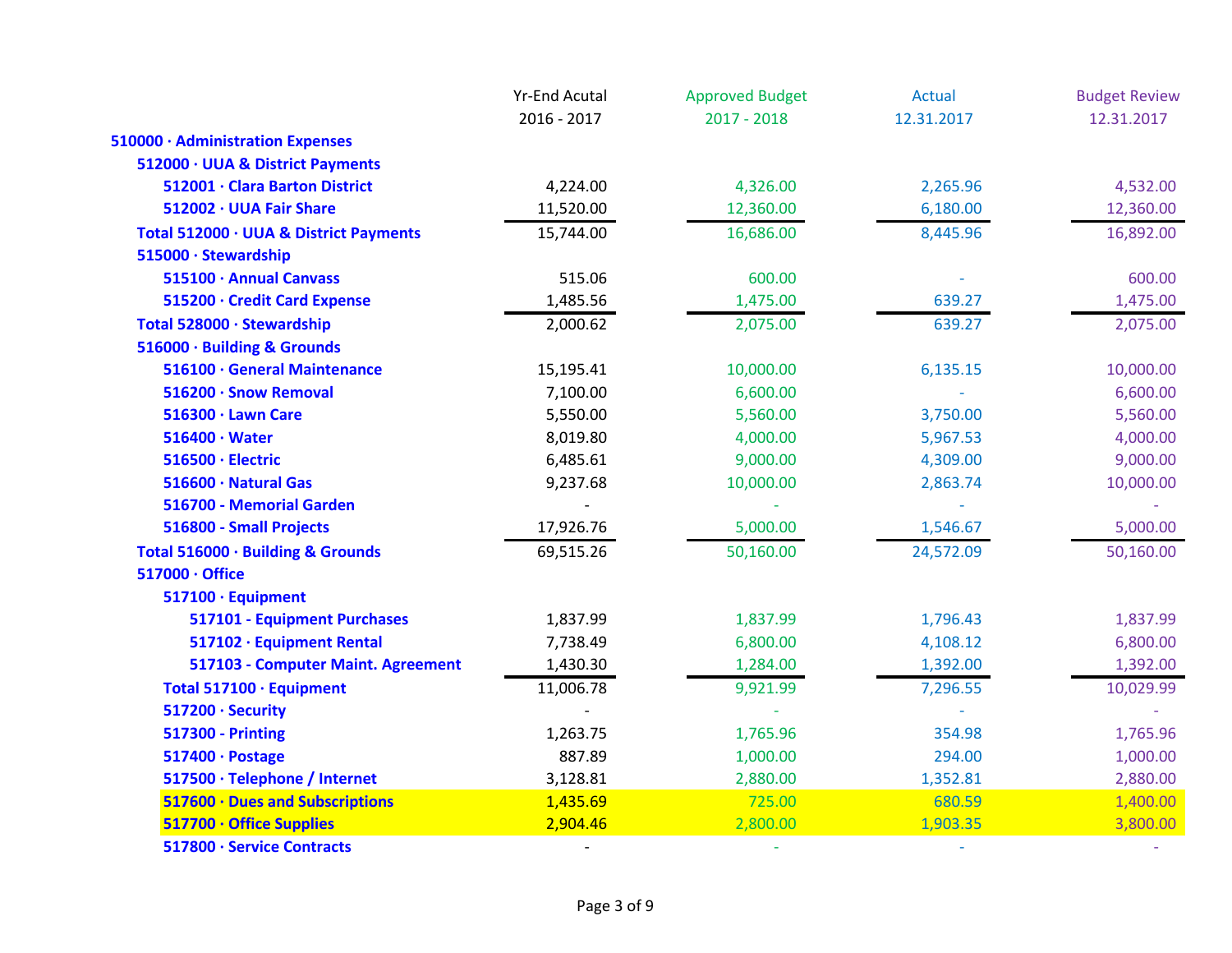|                                        | <b>Yr-End Acutal</b> | <b>Approved Budget</b> | <b>Actual</b> | <b>Budget Review</b> |
|----------------------------------------|----------------------|------------------------|---------------|----------------------|
|                                        | 2016 - 2017          | $2017 - 2018$          | 12.31.2017    | 12.31.2017           |
| 517900 · Service Charges               |                      |                        |               |                      |
| 517910 - Bank                          | 30.00                |                        | 30.00         | 30.00                |
| 517920 · Credit Card Expense           | 199.50               | 250.00                 | 48.20         | 250.00               |
| 517930 - Payroll Expense               | 669.63               | 650.00                 | 313.13        | 650.00               |
| 517940 - Miscellaneous                 |                      |                        |               |                      |
| Total 517900 · Service Charges         | 899.13               | 900.00                 | 391.33        | 930.00               |
| Total 517000 · Office                  | 21,526.51            | 19,992.95              | 12,273.61     | 21,805.95            |
| 518000 · Insurance                     |                      |                        |               |                      |
| 518100 · Workers' Compensation         | 2,222.75             | 3,300.00               | 609.00        | 2,508.75             |
| 518200 · Liability Insurance           | 15,833.97            | 16,650.00              | 9,177.06      | 16,650.00            |
| 518300 · Umbrella                      | 700.00               | 700.00                 |               | 700.00               |
| Total 518000 · Insurance               | 18,756.72            | 20,650.00              | 9,786.06      | 19,858.75            |
| 519000 · Administration - Other        |                      |                        |               |                      |
| 519200 · Rental Expense                | 1,565.00             | 2,496.00               | 1,031.72      | 2,496.00             |
| 519300 · General Assembly Expense      |                      |                        |               |                      |
| 519500 - Board Expense                 | 1,310.00             | 500.00                 |               | 500.00               |
| 519600 - Staff Development             | 452.61               | 500.00                 | 179.14        | 500.00               |
| <b>519700 - Archives</b>               | 259.45               | 200.00                 | 205.12        | 205.12               |
| Total 519000 · Administration - Other  | 3,587.06             | 3,696.00               | 1,415.98      | 3,701.12             |
| Total 510000 · Administration Expenses | 131,130.17           | 113,259.95             | 57,132.97     | 114,492.82           |
| 520000 · Community Within Expenses     |                      |                        |               |                      |
| 521000 · Caring Network                |                      |                        |               |                      |
| 522000 · Communications                |                      |                        |               |                      |
| 522100 - Hard Copy Mailings            |                      | 1,500.00               |               | 1,500.00             |
| <b>522300 - Web Page</b>               | 1,559.82             | 1,000.00               | 849.55        | 1,600.00             |
| 522400 · External Marketing            | 90.00                | 300.00                 | 40.67         | 300.00               |
| 522500 · Software Upgrades             |                      |                        |               |                      |
| Total 522000 · Communications          | 1,649.82             | 2,800.00               | 890.22        | 3,400.00             |
| <b>523000 - Meeting House Presents</b> |                      |                        | 1,855.00      | 1,855.00             |
| 523100 - Credit Card Expense           |                      |                        | 3.18          | 3.18                 |
| <b>Total 523000 - Performing Arts</b>  |                      |                        | 1,858.18      | 1,858.18             |
| 524000 · Festival of the Season        | 550.07               | 600.00                 | 536.97        | 536.97               |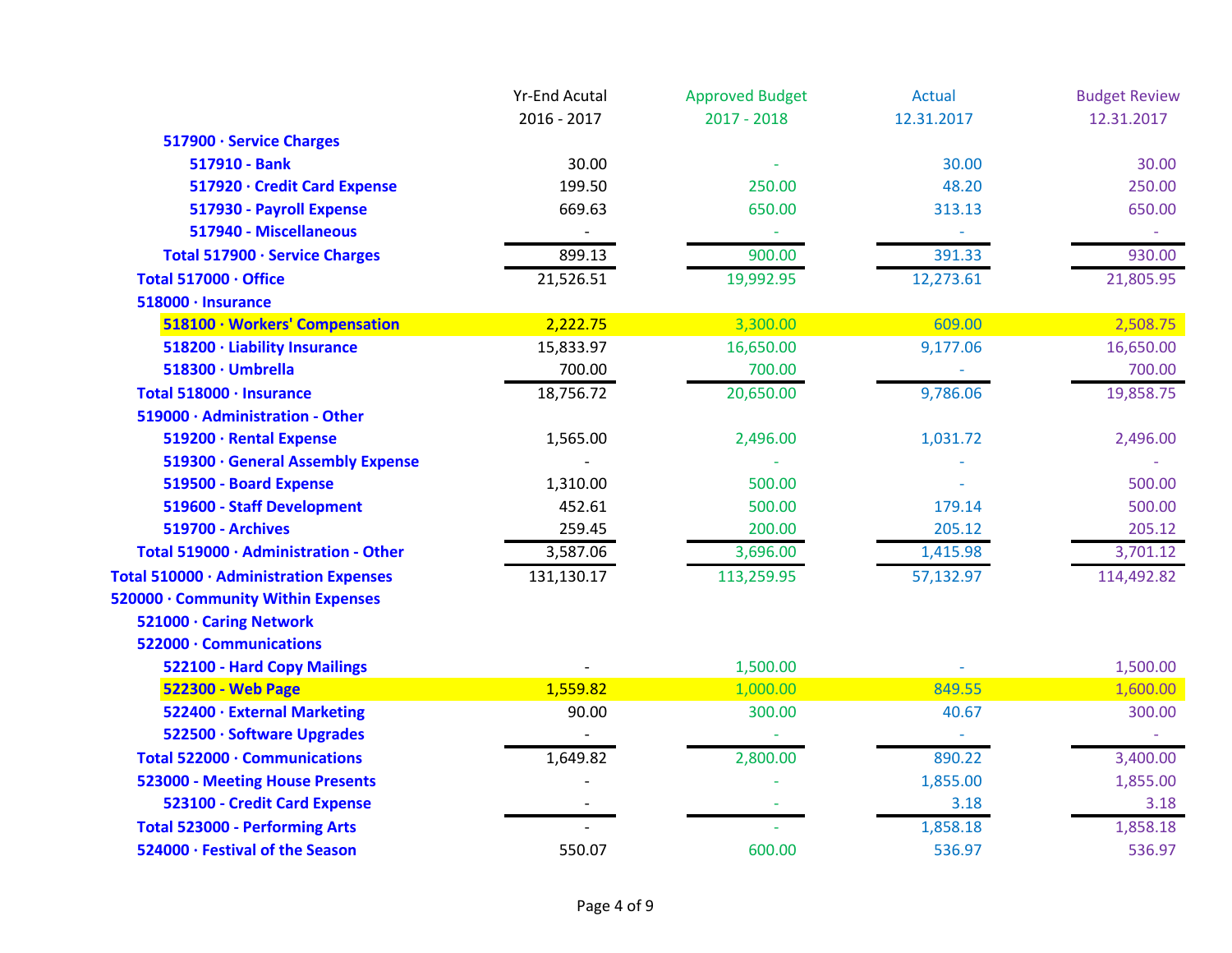|                                          | <b>Yr-End Acutal</b> | <b>Approved Budget</b> | <b>Actual</b> | <b>Budget Review</b> |
|------------------------------------------|----------------------|------------------------|---------------|----------------------|
|                                          | 2016 - 2017          | $2017 - 2018$          | 12.31.2017    | 12.31.2017           |
| 527000 · Membership                      |                      |                        |               |                      |
| 527000 - Membership                      | 79.75                | 500.00                 |               | 500.00               |
| 527100 - Membership Initiative           | 49.00                |                        |               |                      |
| Total 527000 - Membership                | 128.75               | 500.00                 |               | 500.00               |
| 528000 - Adult Programs                  |                      |                        |               |                      |
| 528100 - Administrative Expenses         | 794.66               |                        | 149.54        |                      |
| 528200 - Compensation                    | 11,624.00            |                        | 5,015.00      |                      |
| 528300 - Credit Card Expense             | 0.73                 |                        |               |                      |
| <b>Total 528000 - Adult Programs</b>     | 12,419.39            | 6,000.00               | 5,164.54      | 6,000.00             |
| 529000 · Community Within - Other        |                      |                        |               |                      |
| 529500 · Memorial Receptions             | 214.72               | 200.00                 |               | 200.00               |
| 529600 - Fellowship Hour Supplies        | 683.89               | 800.00                 | 288.28        | 800.00               |
| Total 529000 · Community Within - Other  | 898.61               | 1,000.00               | 288.28        | 1,000.00             |
| Total 520000 · Community Within Expenses | 15,646.64            | 10,900.00              | 8,738.19      | 13,295.15            |
| 530000 · Social Justice Expenses         |                      |                        |               |                      |
| 531000 · Info & Advocacy Sub-Council     | 470.00               |                        |               |                      |
| 532000 - Miscellaneous                   | 229.22               | 2,500.00               | 321.32        | 2,500.00             |
| 534000 · Interweave                      |                      |                        |               |                      |
| 537000 · Equual Access                   |                      |                        |               |                      |
| 538000 · Green Sanctuary                 |                      |                        |               |                      |
| 539000 - Noah Webster Partnership        |                      |                        |               |                      |
| Total 530000 · Social Justice Expenses   | 699.22               | 2,500.00               | 321.32        | 2,500.00             |
| 540000 · Spiritual Life Expenses         |                      |                        |               |                      |
| 542000 · Annual Retreat                  |                      |                        |               |                      |
| 543000 · Music                           |                      |                        |               |                      |
| 543200 · Guest Musicians                 | 200.00               | 400.00                 | 50.00         | 400.00               |
| 543201 - Substitute Keyboardists         |                      | 800.00                 |               | 800.00               |
| 543300 · Sheet Music                     | 300.93               | 500.00                 | 36.00         | 500.00               |
| 543400 · Instrument Maintenance          |                      |                        |               |                      |
| 543401 · Organ                           | 690.00               | 1,072.00               | 392.00        | 1,072.00             |
| 543402 · Piano                           | 570.00               | 810.00                 | 135.00        | 810.00               |
| Total 543400 · Instrument Maintenance    | 1,260.00             | 1,882.00               | 527.00        | 1,882.00             |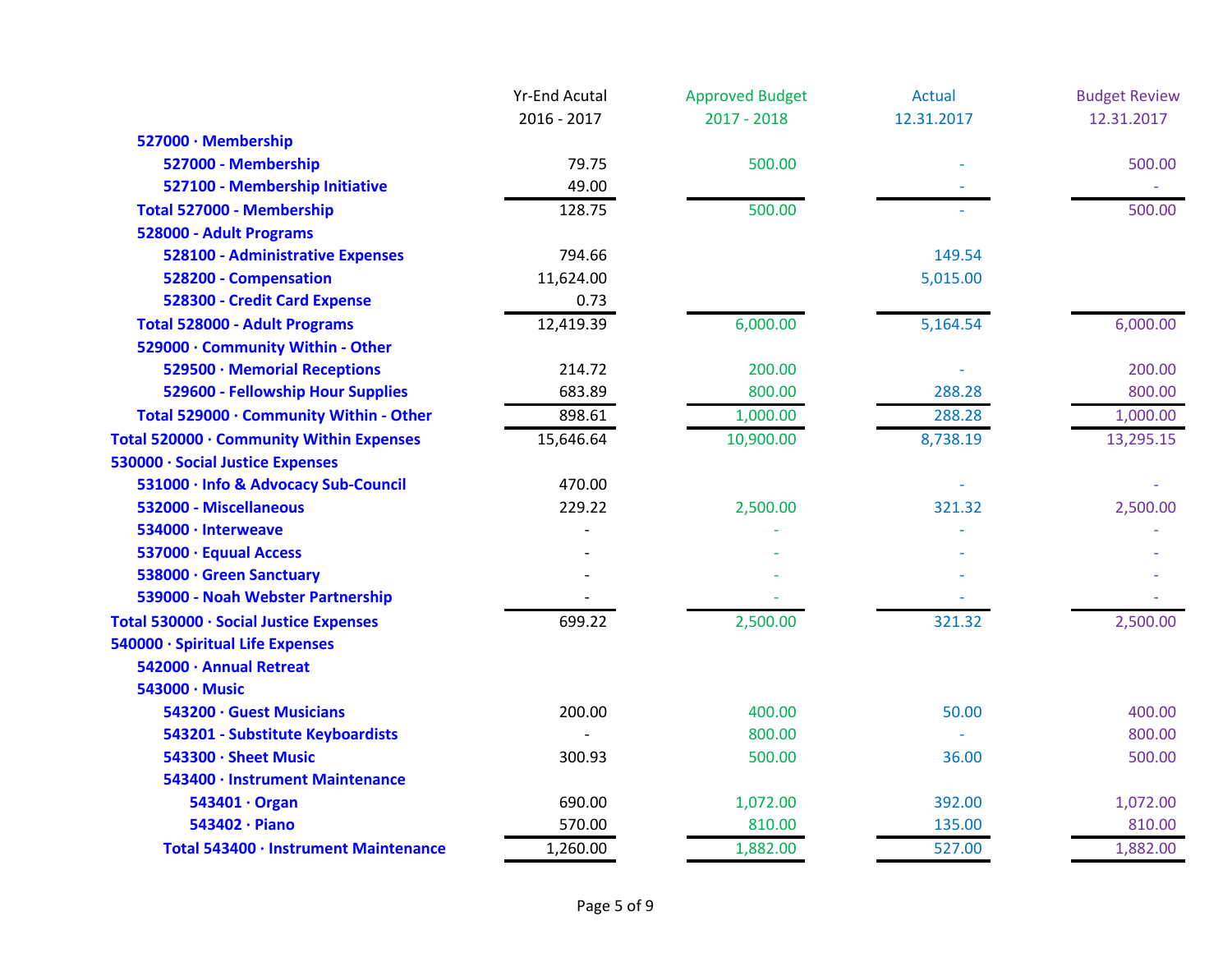|                                            | <b>Yr-End Acutal</b> | <b>Approved Budget</b> | <b>Actual</b> | <b>Budget Review</b> |
|--------------------------------------------|----------------------|------------------------|---------------|----------------------|
|                                            | 2016 - 2017          | $2017 - 2018$          | 12.31.2017    | 12.31.2017           |
| Total 543000 · Music                       | 1,760.93             | 3,582.00               | 613.00        | 3,582.00             |
| 544000 - Religious Education               |                      |                        |               |                      |
| $544200 \cdot$ Supplies                    | 623.45               | 660.00                 | (1.77)        | 660.00               |
| 544500 · Ski Trip                          |                      |                        |               |                      |
| 544700 · Curriculum                        | 376.64               | 460.00                 | 8.59          | 460.00               |
| 544701 · Coming of Age                     | 500.00               | 500.00                 | 500.00        | 500.00               |
| <b>Total 544700 - Curriculum</b>           | 876.64               | 960.00                 | 508.59        | 960.00               |
| 544800 · Religious Education - Other       |                      |                        |               |                      |
| $544802 \cdot$ Training                    | 283.56               | 1,000.00               | 35.50         | 1,000.00             |
| 544803 · RE Staff Recruitment              |                      | 100.00                 |               | 100.00               |
| 544804 · RE Staff Security Checks          | 132.60               | 300.00                 | 31.88         | 300.00               |
| 544805 · RE Classroom Refurbishment        | 130.42               | 100.00                 | 50.00         | 100.00               |
| Total 544800 · Religious Education - Other | 546.58               | 1,500.00               | 117.38        | 1,500.00             |
| Total 544000 · Religious Education         | 2,046.67             | 3,120.00               | 624.20        | 3,120.00             |
| 545000 · Worship                           |                      |                        |               |                      |
| 545100 · Guest Speakers                    |                      |                        |               |                      |
| 545101 - Pulpit Supply                     | 2,450.00             | 3,000.00               | 1,000.00      | 3,000.00             |
| <b>545102 - Travel</b>                     | 300.00               | 600.00                 | 200.00        | 600.00               |
| <b>Total 545100 - Guest Speakers</b>       | 2,750.00             | 3,600.00               | 1,200.00      | 3,600.00             |
| 545200 · Worship Supplis                   | 519.91               | 500.00                 | 231.08        | 500.00               |
| 545300 · Recording Expense                 |                      |                        |               |                      |
| 545400 - Summer Music                      |                      |                        |               |                      |
| Total 545000 · Worship                     | 3,269.91             | 4,100.00               | 1,431.08      | 4,100.00             |
| <b>Spiritual Life Other</b>                |                      |                        |               |                      |
| Total 540000 · Spiritual Life Expenses     | 7,077.51             | 10,802.00              | 2,668.28      | 10,802.00            |
| 550000 · Compensation                      |                      |                        |               |                      |
| $551000 \cdot DRE$                         |                      |                        |               |                      |
| 551100 · Salary/Wages                      | 25,390.00            | 26,254.80              | 13,117.50     | 26,254.80            |
| 551200 · Pension                           | 2,654.57             | 2,625.48               | 1,404.06      | 2,625.48             |
| 551300 · Insurance                         |                      |                        |               |                      |
| 551400 · Professional Development          | 1,109.22             | 1,500.00               | 175.00        | 1,500.00             |
| 551500 · FICA                              | 2,062.06             | 2,008.49               | 1,081.50      | 2,008.49             |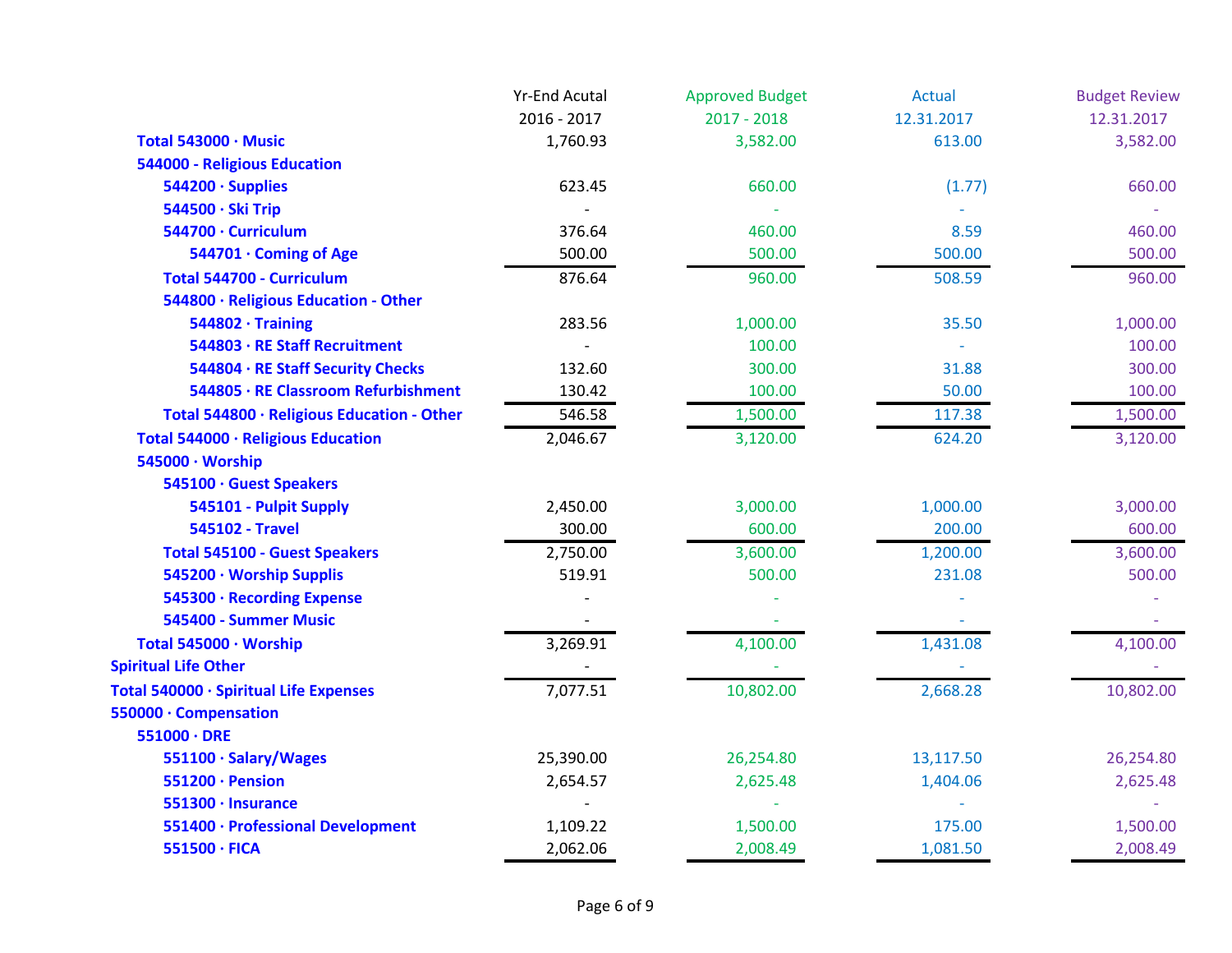|                                                | <b>Yr-End Acutal</b> | <b>Approved Budget</b> | <b>Actual</b> | <b>Budget Review</b> |
|------------------------------------------------|----------------------|------------------------|---------------|----------------------|
|                                                | 2016 - 2017          | $2017 - 2018$          | 12.31.2017    | 12.31.2017           |
| Total 551000 · DRE                             | 31,215.85            | 32,388.77              | 15,778.06     | 32,388.77            |
| 552000 · Minister                              |                      |                        |               |                      |
| 552100 · Salary/Wages                          | 60,600.00            | 61,812.00              | 30,906.00     | 61,812.00            |
| 552200 · Pension                               | 8,484.00             | 8,653.68               | 4,326.84      | 8,653.68             |
| 552300 · Insurance                             | 15,630.94            | 18,653.07              | 7,958.40      | 16,025.04            |
| 552400 · Professional Development              |                      |                        |               |                      |
| 552402 - Prof Dev. Cathy                       | 6,049.91             | 6,057.50               | 2,549.89      | 6,057.50             |
| 552403 - Prof Dev. Heather                     | 6,460.15             | 6,057.50               | 2,979.44      | 6,057.50             |
| <b>Total 552400 - Professional Development</b> | 12,510.06            | 12,115.00              | 5,529.33      | 12,115.00            |
| 552500 · FICA                                  | 6,490.24             | 6,424.00               | 3,310.08      | 6,620.06             |
| 552600 · Housing Allowance                     | 24,240.00            | 24,724.80              | 12,362.40     | 24,724.80            |
| Total 552000 · Minister                        | 127,955.24           | 132,382.55             | 64,393.05     | 129,950.58           |
| 553000 · Building Staff                        |                      |                        |               |                      |
| 553100 · Salary/Wages                          |                      |                        |               |                      |
| 553101 · Sunday Sexton                         | 3,244.50             | 3,718.00               | 2,372.25      | 4,318.00             |
| 553102 · Custodian                             | 5,778.00             | 5,822.00               | 2,991.50      | 5,822.00             |
| 553103 · Sexton                                | 11,245.50            | 13,709.19              | 5,937.96      | 13,709.19            |
| Total 553100 · Salary/Wages                    | 20,268.00            | 23,249.19              | 11,301.71     | 23,849.19            |
| 553500 · FICA                                  | 1,575.75             | 1,778.56               | 866.58        | 1,824.46             |
| Total 553000 · Building Staff                  | 21,843.75            | 25,027.75              | 12,168.29     | 25,673.65            |
| 554000 · Music Staff                           |                      |                        |               |                      |
| 554100 · Salary/Wages                          |                      |                        |               |                      |
| 554101 · Director of Music Ministries          | 9,920.00             | 11,520.00              | 6,900.00      | 16,900.00            |
| 554102 · Accompanist                           | 10,775.00            | 11,700.00              | 2,200.00      | 2,200.00             |
| 554104 · Choral Scholars                       | 4,620.00             | 4,000.00               | 1,950.00      | 4,000.00             |
| Total 554100 · Salary/Wages                    | 25,315.00            | 27,220.00              | 11,050.00     | 23,100.00            |
| <b>554400 - Professional Development</b>       | 96.77                | 500.00                 | 110.00        | 500.00               |
| 554500 · FICA                                  | 1,712.08             | 2,082.33               | 677.03        | 1,767.15             |
| Total 554000 · Music Staff                     | 27,123.85            | 29,802.33              | 11,837.03     | 25,367.15            |
| 555000 · Business Manager                      |                      |                        |               |                      |
| 555100 · Salary/Wages                          |                      |                        |               |                      |
| 555101 - Bookkeeper                            | 14,660.00            | 14,851.20              | 7,664.30      | 14,851.20            |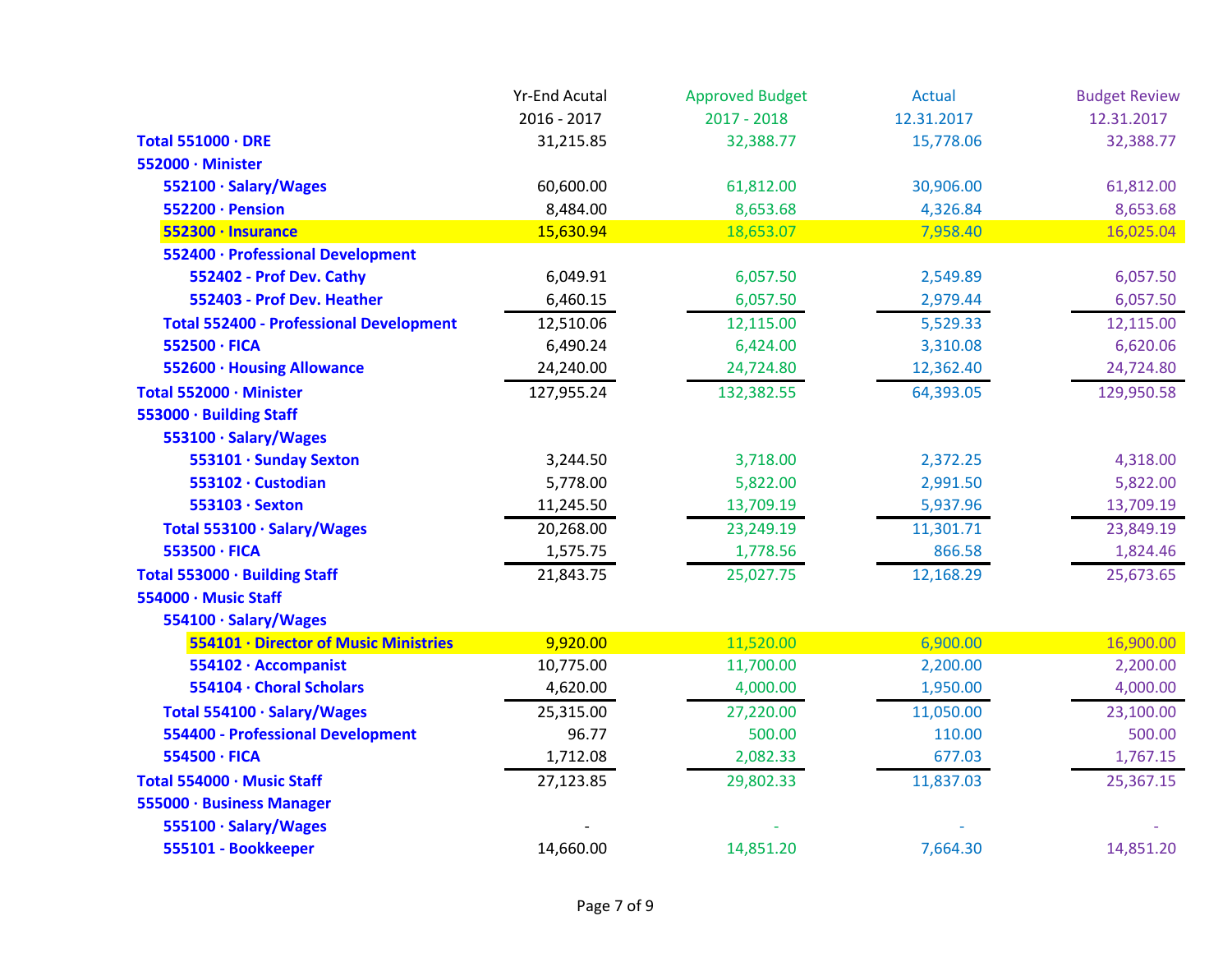|                                            | <b>Yr-End Acutal</b> | <b>Approved Budget</b> | <b>Actual</b> | <b>Budget Review</b> |
|--------------------------------------------|----------------------|------------------------|---------------|----------------------|
|                                            | 2016 - 2017          | $2017 - 2018$          | 12.31.2017    | 12.31.2017           |
| 555200 · Pension                           |                      |                        |               |                      |
| 555300 · Insurance                         |                      |                        |               |                      |
| 555500 · FICA                              | 1,121.49             | 1,136.12               | 586.32        | 1,136.12             |
| Total 555000 · Business Manager            | 15,781.49            | 15,987.32              | 8,250.62      | 15,987.32            |
| 556000 · Administrative Support            |                      |                        |               |                      |
| 556100 · Office Administrator              |                      |                        |               |                      |
| 556101 - Salary / Wages                    | 24,341.68            | 26,208.00              | 13,169.40     | 26,208.00            |
| <b>556102 - Pension</b>                    | 2,432.11             | 2,620.80               | 1,299.79      | 2,620.80             |
| 556103 - FICA                              | 1,862.14             | 2,004.91               | 1,007.46      | 2,004.91             |
| <b>Total 556100 - Office Administrator</b> | 28,635.93            | 30,833.71              | 15,476.65     | 30,833.71            |
| 556200 - Minister's Assistant              |                      |                        |               |                      |
| 556201 - Salary / Wages                    | 172.25               |                        |               |                      |
| 556203 - FICA                              | 13.18                |                        |               |                      |
| <b>Total 556200 - Minister's Assistant</b> | 185.43               |                        |               |                      |
| Total 556000 · Administrative Support      | 28,821.36            | 30,833.71              | 15,476.65     | 30,833.71            |
| 557000 · Religious Education               |                      |                        |               |                      |
| 557100 · Paid RE Staff                     |                      |                        |               |                      |
| 557101 · Nursery & Child Care              | 5,651.50             | 8,112.00               | 2,427.75      | 8,112.00             |
| 557102 - RE Administrative Support         | 600.00               | 990.00                 | 705.00        | 990.00               |
| 557103 · Youth Advisor                     |                      |                        |               |                      |
| Total 557100 · Paid RE Staff               | 6,251.50             | 9,102.00               | 3,132.75      | 9,102.00             |
| 557105 · Paid RE Staff FICA                | 498.99               | 696.30                 | 237.65        | 696.30               |
| Total 557000 · Paid RE Staff               | 6,750.49             | 9,798.30               | 3,370.40      | 9,798.30             |
| Total 550000 · Compensation                | 259,492.03           | 276,220.73             | 131,274.10    | 269,999.48           |
| 590000 - Other Expenses                    | 6,016.17             |                        |               |                      |
| <b>Total Budgeted Expenses</b>             | 420,061.74           | 413,682.68             | 200,134.86    | 411,089.45           |
| <b>Non-Budgeted Income</b>                 |                      |                        |               |                      |
| 461000 · Minister's Discretionary Fund     | 3,588.00             |                        | 2,492.04      | 2,492.04             |
| 462000 · UAMW                              | 3,997.34             |                        |               |                      |
| 463000 · SJ Sunday Collections             | 6,856.85             |                        | 7,002.42      | 7,002.42             |
| 464000 · Music Sunday Contributions        | 2,944.47             |                        | 738.00        | 738.00               |